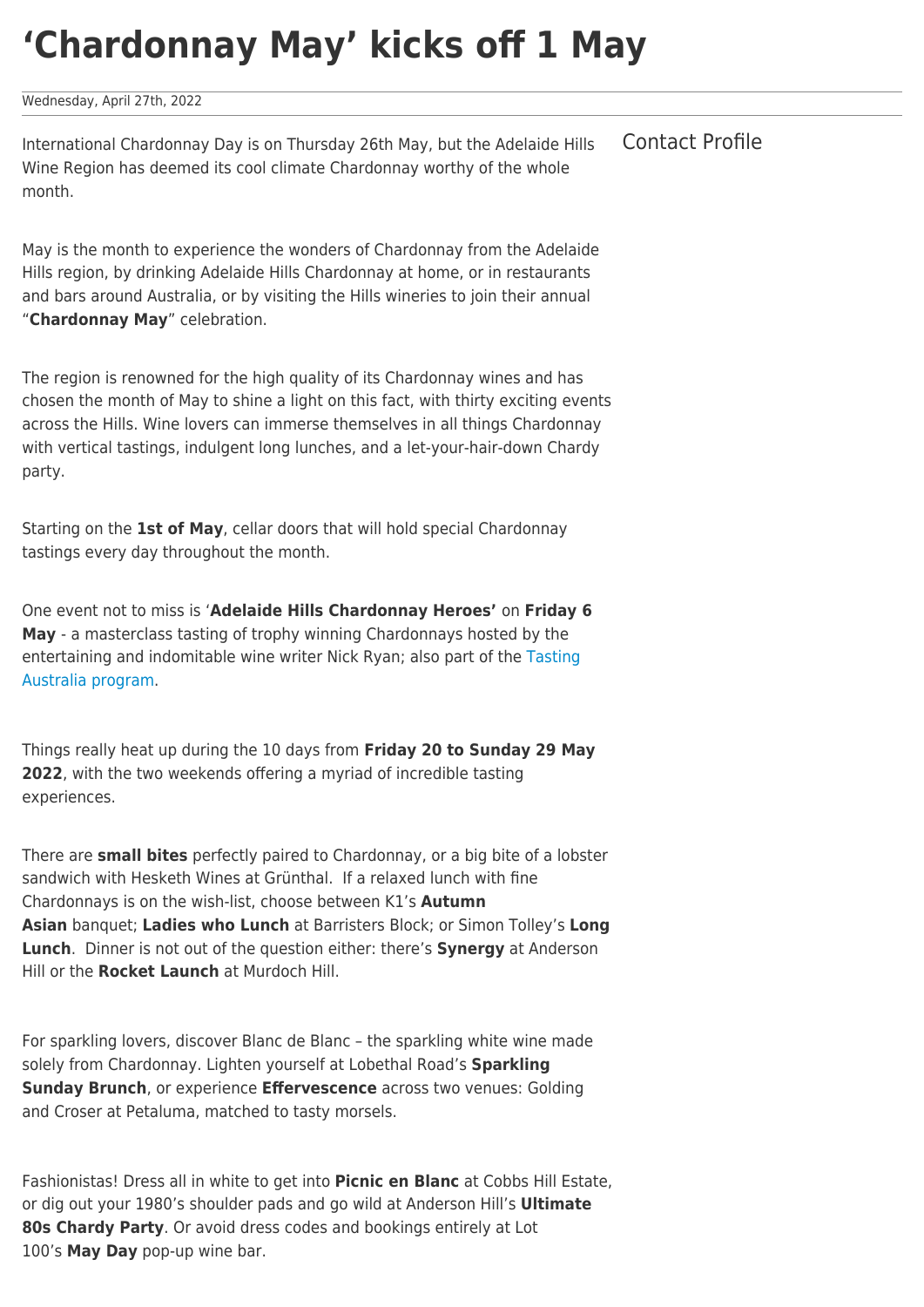For those seeking depth, some wineries have selected prized back vintages from their cellars with special **museum releases** and **vertical tastings** on offer including Petaluma, Howard's Vineyard, Ashton Hills, Lofty Valley Estate and Tapanappa.

Finally, to understand what makes Adelaide Hills' Chardonnay so unique, explore beyond the Hills with a comparative tasting. Mt Lofty Ranges Vineyard's **Chardon-Nation** showcases Adelaide Hills among other Australian regions while Shaw+Smith benchmark their best Chardonnay against international examples.

Alex Trescowthick, President of Adelaide Hills Wine Region comments, "We are pleased to launch Chardonnay May 2022. Last year's inaugural Chardonnay May was hugely successful despite the pandemic and was enthusiastically received by consumers and our members. It is the best opportunity to showcase this magnificent grape variety and the amazing things our winemakers are doing with it here in the Hills. For ten days this May, we are welcoming locals and visitors to have some fun while learning about this fascinating, complex and flavourful grape called Chardonnay, immersed in the beautiful Autumn colours of the Adelaide Hills."

Adelaide Hills' Chardonnay May runs during May 2022. Details of events and booking are available on [www.adelaidehillswine.com.au/events/chardonnay-may](http://www.adelaidehillswine.com.au/events/chardonnay-may)

## File Library

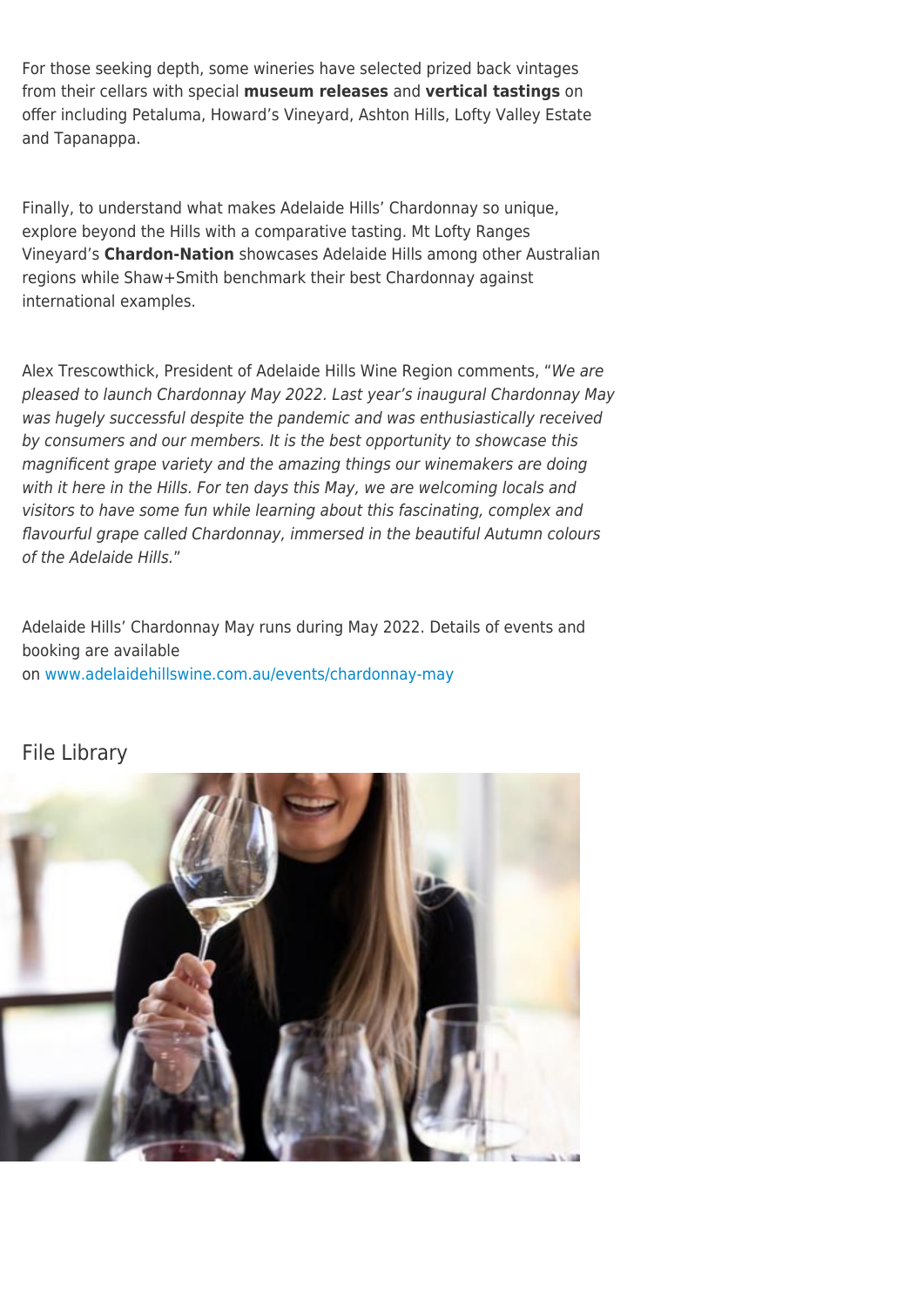